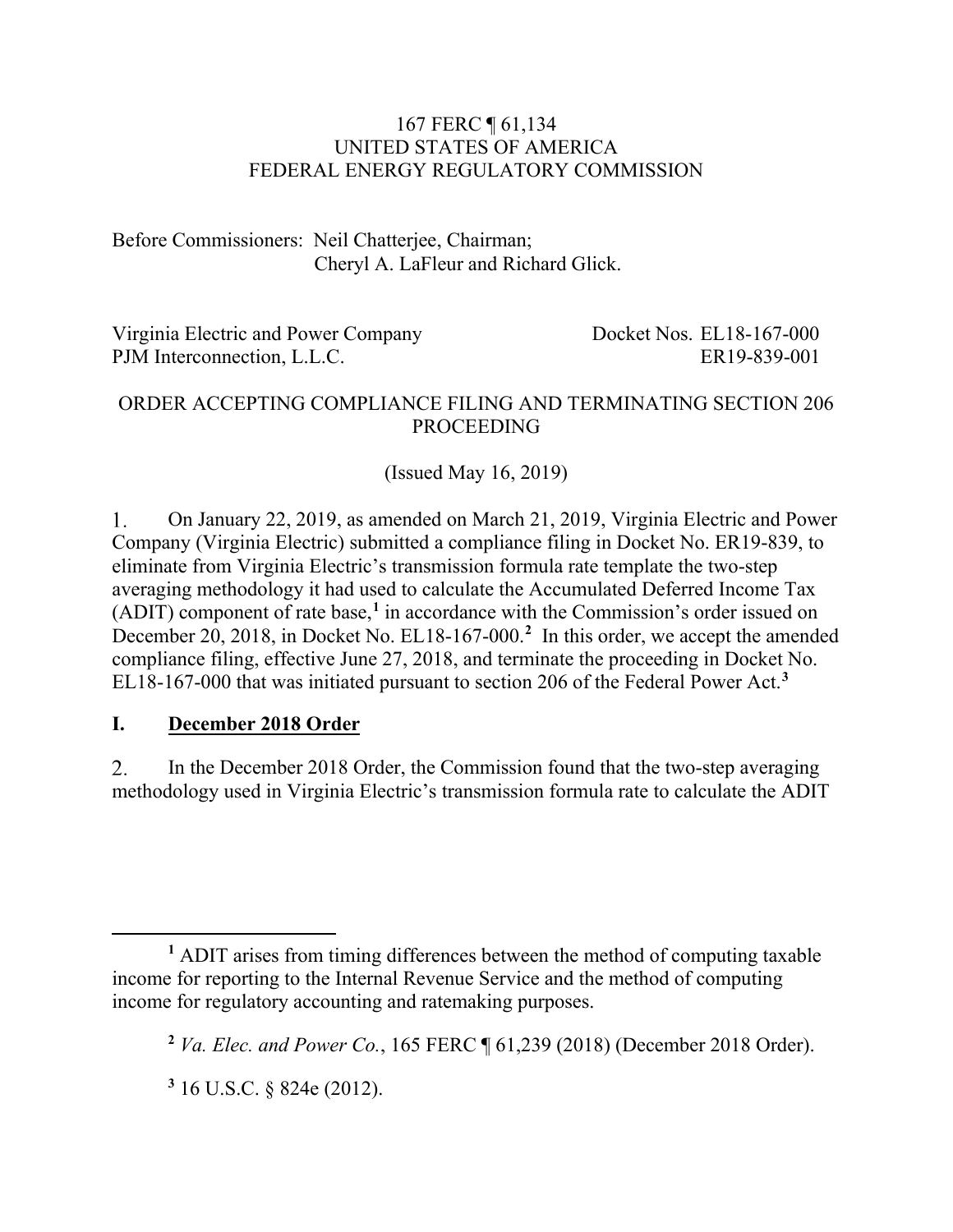component of rate base was unjust and unreasonable and unduly discriminatory or preferential.**[4](#page-1-0)** The Commission found that Virginia Electric's proposal in its initial brief in Docket No. EL18-167-000 to revise its transmission formula rate to eliminate the use of the two-step averaging methodology in its projected test year and annual true-up calculations adequately addresses the Commission's concerns that use of a two-step averaging methodology understates ADIT balances relative to the value of other rate base items increases rate base and results in unreasonably higher rates. Accordingly, the Commission directed Virginia Electric to submit a compliance filing revising its transmission formula rate to eliminate the use of the two-step averaging methodology, with such revisions to be effective June 27, 2018, the refund effective date established by the order instituting this proceeding. **[5](#page-1-1)**

### **II. Compliance Filing**

Virginia Electric states that its compliance filing includes proposed revisions to its 3. formula transmission rate under Attachment H to the PJM Interconnection, L.L.C. Open Access Transmission Tariff that eliminate the use of the two-step averaging methodology used to calculate the ADIT component of rate base.**[6](#page-1-2)** Virginia Electric states that for the projected calculation in its transmission formula rate, Virginia Electric has prorated the previously identified ADIT amounts and used the ending balance only (instead of an average of the beginning and ending balances). Virginia Electric states that as to the true-up calculation, Virginia Electric has eliminated the two-step averaging but preserved proration in order to comply with the tax law.**[7](#page-1-3)**

 $4.$ On March 21, 2019, Virginia Electric filed an errata to its compliance filing to correct a ministerial error.**[8](#page-1-4)** Virginia Electric requests that the Commission issue an order no later than June 1, 2019 accepting the amended compliance filing. Virginia Electric states that this will allow it to implement the change in ADIT in preparation for its 2018 true-up, which must be posted no later than June 15, 2019.**[9](#page-1-5)**

**<sup>6</sup>** Filing at 3.

<span id="page-1-3"></span> $7$  *Id.* at 4.

<span id="page-1-2"></span><span id="page-1-1"></span><span id="page-1-0"></span> $\overline{a}$ 

<span id="page-1-4"></span>**<sup>8</sup>** Errata at 1-2.

<span id="page-1-5"></span>**<sup>9</sup>** *Id.* at 2 (citation omitted).

**<sup>4</sup>** December 2018 Order, 165 FERC ¶ 61,239 at P 37 (citation omitted).

**<sup>5</sup>** *Ameren Illinois Co.*, 163 FERC ¶ 61,200 (2018) (June 2018 Order).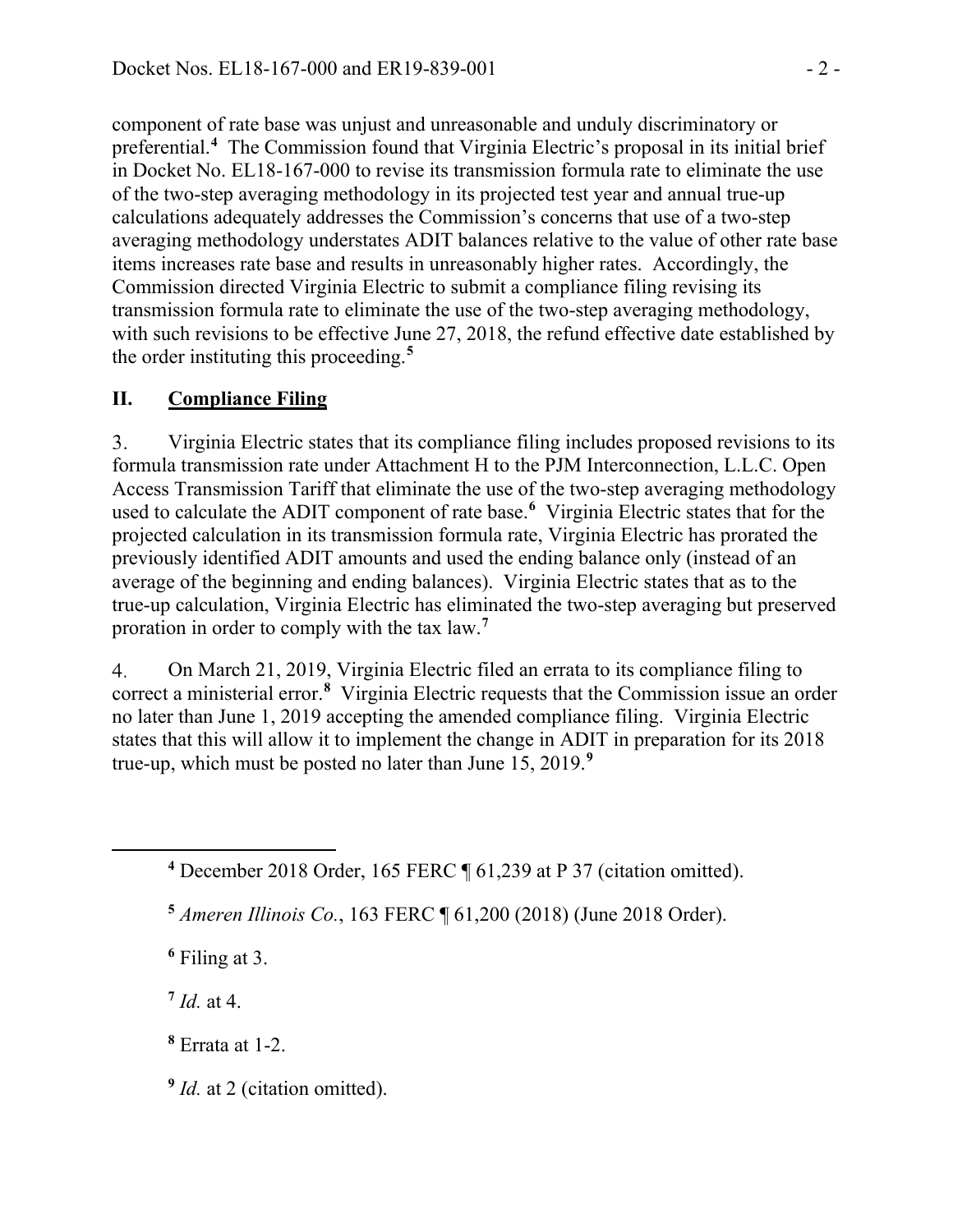## **III. Notice and Responsive Pleadings**

 $5<sub>1</sub>$ Notice of Virginia Electric's compliance filing in Docket No. ER19-839-000 was published in the *Federal Register*, 84 Fed. Reg. 708 (2019), with interventions and protests due on or before February 12, 2019. None was filed.

6. Notice of the errata in Docket No. ER19-839-001 was published in the *Federal Register*, 84 Fed. Reg. 11,758 (2019), with interventions and protests due on or before April 11, 2019. Old Dominion Electric Cooperative filed a timely motion to intervene.

## **IV. Discussion**

# **A. Procedural Matters**

 $7.$ Pursuant to Rule 214 of the Commission's Rules of Practice and Procedure, 18 C.F.R. § 385.214 (2018), Old Dominion Electric Cooperative's timely, unopposed motion to intervene serves to make it a party to the proceeding in Docket No. ER19-839- 001.

# **B. Substantive Matters**

We find that Virginia Electric's filing complies with the December 2018 Order 8. and addresses the concerns identified in the June 2018 Order by eliminating the use of the two-step averaging methodology in the calculation of ADIT balances for Virginia Electric's projected test year and annual true-up calculations.**[10](#page-2-0)** Accordingly, we accept the compliance filing, effective June 27, 2018, and terminate the captioned section 206 proceeding.

## The Commission orders:

<span id="page-2-0"></span> $\overline{a}$ 

(A) Virginia Electric's amended compliance filing in Docket No. ER19-839- 001 is hereby accepted, effective June 27, 2018, as discussed in the body of this order.

**<sup>10</sup>** June 2018 Order, 163 FERC ¶ 61,200 at PP 13-14.